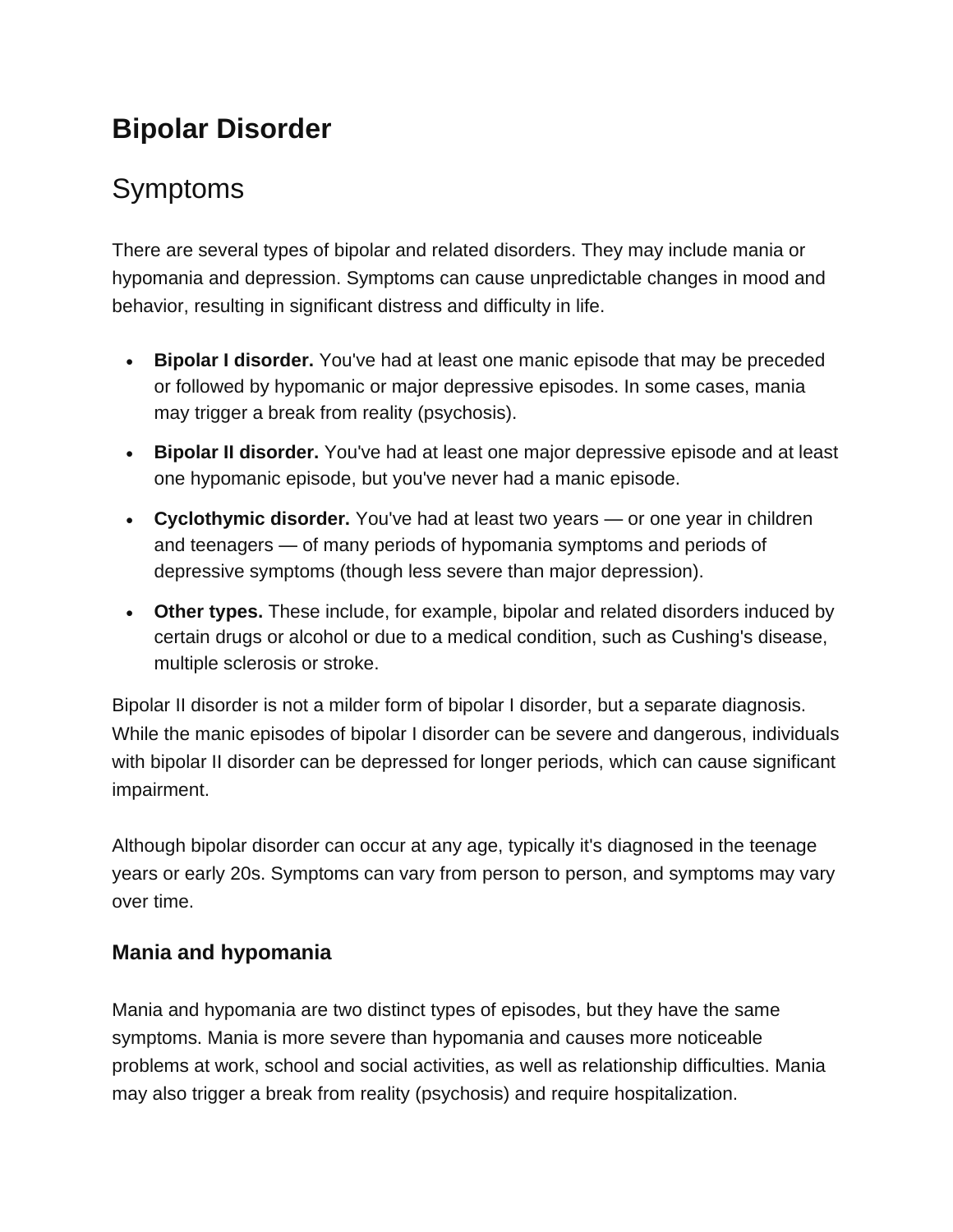Both a manic and a hypomanic episode include three or more of these symptoms:

- Abnormally upbeat, jumpy or wired
- Increased activity, energy or agitation
- Exaggerated sense of well-being and self-confidence (euphoria)
- Decreased need for sleep
- Unusual talkativeness
- Racing thoughts
- Distractibility
- Poor decision-making for example, going on buying sprees, taking sexual risks or making foolish investments

#### **Major depressive episode**

A major depressive episode includes symptoms that are severe enough to cause noticeable difficulty in day-to-day activities, such as work, school, social activities or relationships. An episode includes five or more of these symptoms:

- Depressed mood, such as feeling sad, empty, hopeless or tearful (in children and teens, depressed mood can appear as irritability)
- Marked loss of interest or feeling no pleasure in all or almost all activities
- Significant weight loss when not dieting, weight gain, or decrease or increase in appetite (in children, failure to gain weight as expected can be a sign of depression)
- Either insomnia or sleeping too much
- Either restlessness or slowed behavior
- Fatigue or loss of energy
- Feelings of worthlessness or excessive or inappropriate guilt
- Decreased ability to think or concentrate, or indecisiveness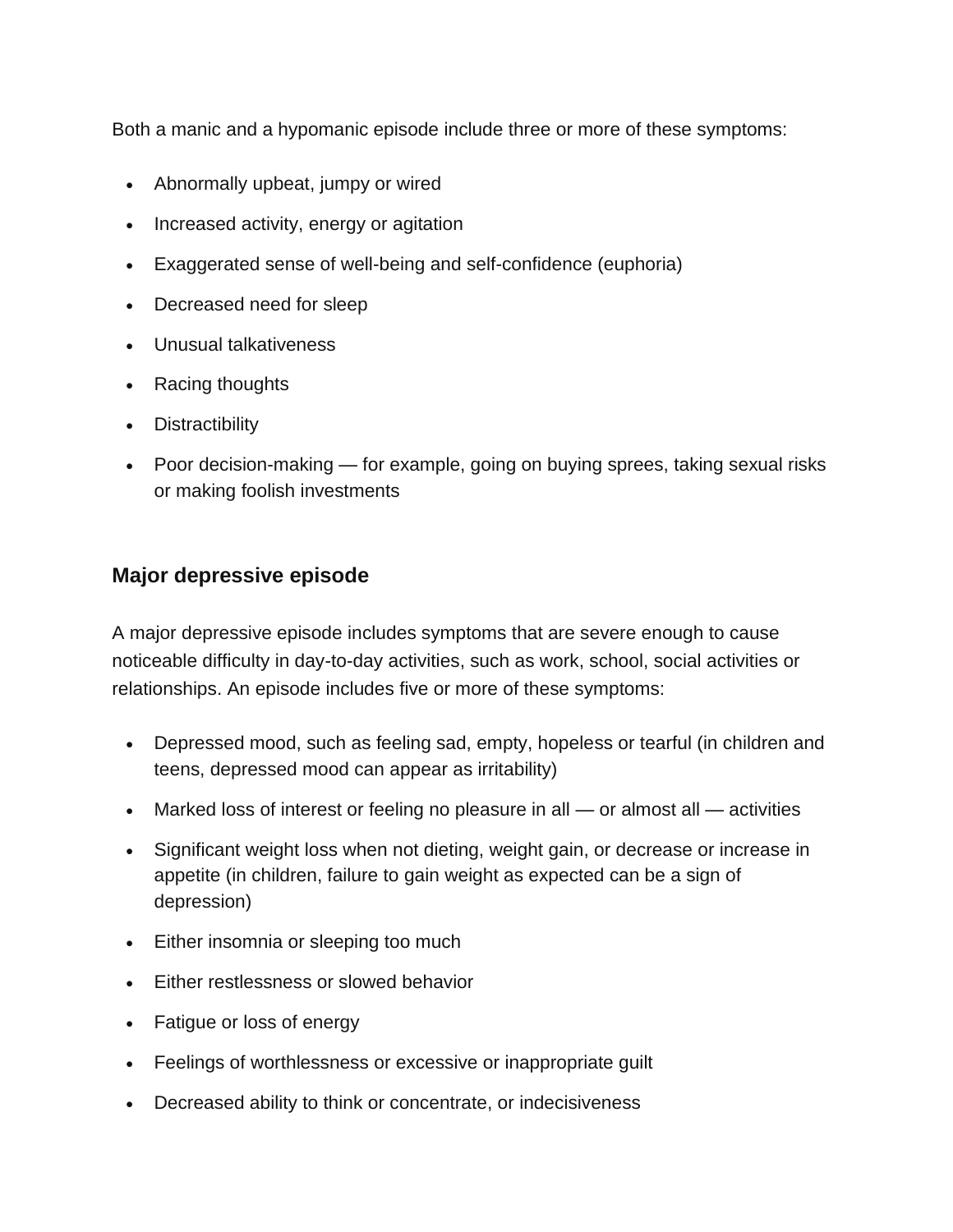• Thinking about, planning or attempting suicide

#### **Other features of bipolar disorder**

Signs and symptoms of bipolar I and bipolar II disorders may include other features, such as anxious distress, melancholy, psychosis or others. The timing of symptoms may include diagnostic labels such as mixed or rapid cycling. In addition, bipolar symptoms may occur during pregnancy or change with the seasons.

#### **Symptoms in children and teens**

Symptoms of bipolar disorder can be difficult to identify in children and teens. It's often hard to tell whether these are normal ups and downs, the results of stress or trauma, or signs of a mental health problem other than bipolar disorder.

Children and teens may have distinct major depressive or manic or hypomanic episodes, but the pattern can vary from that of adults with bipolar disorder. And moods can rapidly shift during episodes. Some children may have periods without mood symptoms between episodes.

The most prominent signs of bipolar disorder in children and teenagers may include severe mood swings that are different from their usual mood swings.

### **Causes**

The exact cause of bipolar disorder is unknown, but several factors may be involved, such as: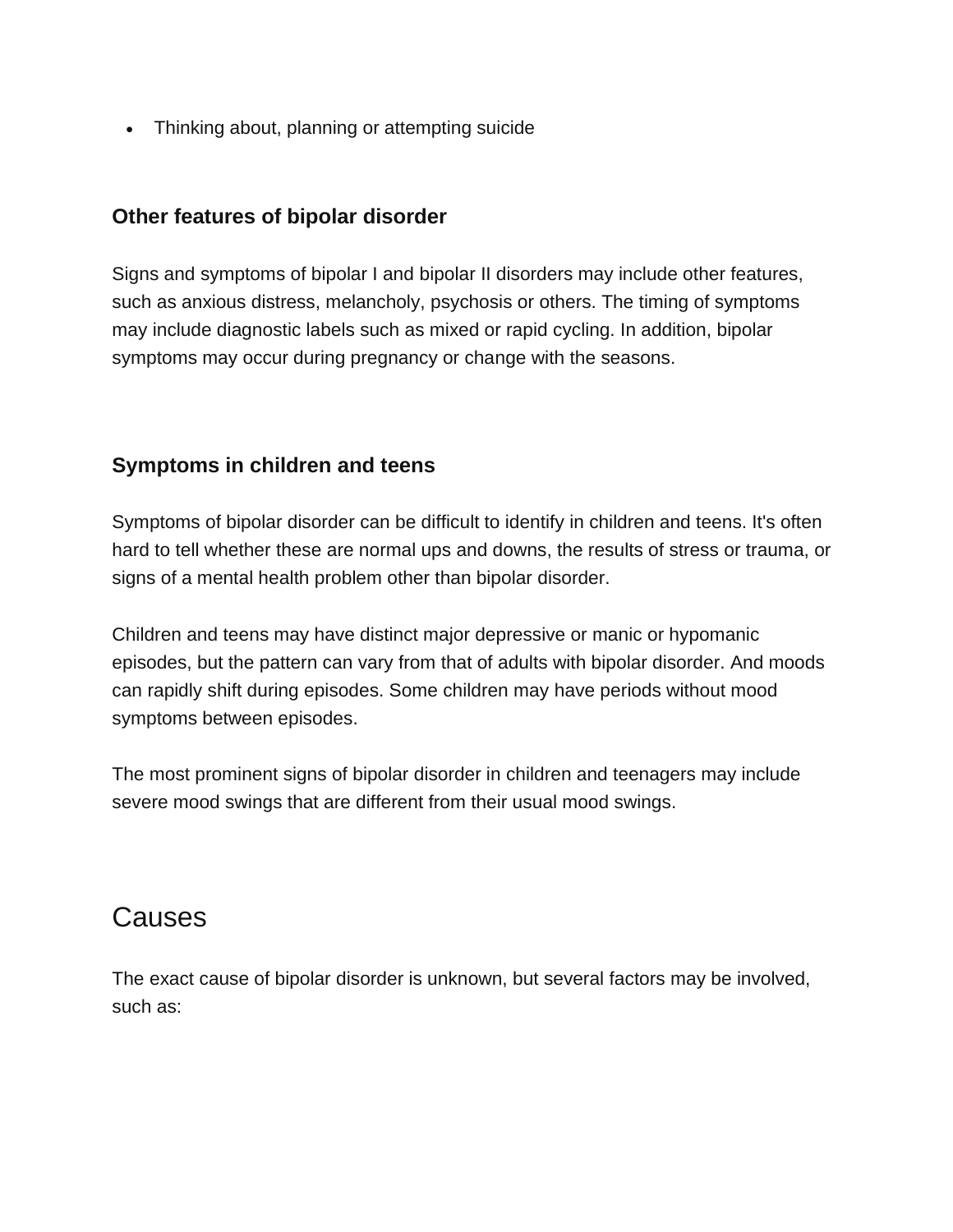- **Biological differences.** People with bipolar disorder appear to have physical changes in their brains. The significance of these changes is still uncertain but may eventually help pinpoint causes.
- **Genetics.** Bipolar disorder is more common in people who have a first-degree relative, such as a sibling or parent, with the condition. Researchers are trying to find genes that may be involved in causing bipolar disorder.

### Risk factors

Factors that may increase the risk of developing bipolar disorder or act as a trigger for the first episode include:

- Having a first-degree relative, such as a parent or sibling, with bipolar disorder
- Periods of high stress, such as the death of a loved one or other traumatic event
- Drug or alcohol abuse

## **Complications**

Left untreated, bipolar disorder can result in serious problems that affect every area of your life, such as:

- Problems related to drug and alcohol use
- Suicide or suicide attempts
- Legal or financial problems
- Damaged relationships
- Poor work or school performance

•

#### **Co-occurring conditions**